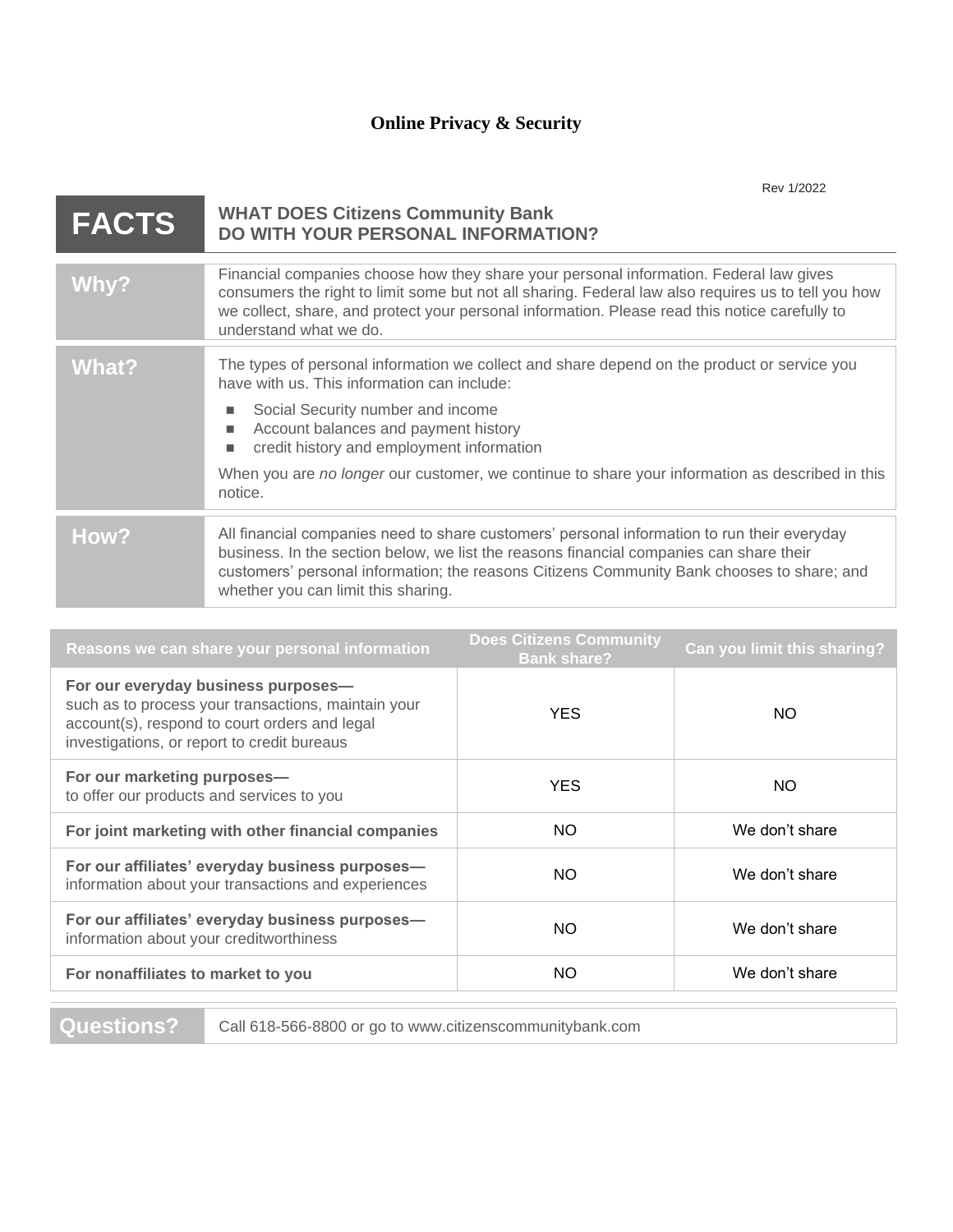## **Page 2**

| Who we are                                                           |                                                                                                                                                                                                                                                         |  |  |
|----------------------------------------------------------------------|---------------------------------------------------------------------------------------------------------------------------------------------------------------------------------------------------------------------------------------------------------|--|--|
| Who is providing this notice?                                        | <b>Citizens Community Bank</b>                                                                                                                                                                                                                          |  |  |
| What we do                                                           |                                                                                                                                                                                                                                                         |  |  |
| How does Citizens Community Bank<br>protect my personal information? | To protect your personal information from unauthorized access<br>and use, we use security measures that comply with federal<br>law. These measures include computer safeguards and<br>secured files and buildings.                                      |  |  |
| How does Citizens Community Bank                                     | We restrict access to non-public information about you to employees,<br>who need to know, to provide products or services to you.<br>We collect your personal information, for example, when you                                                        |  |  |
| collect my personal information?                                     | Open an account or pay your bills<br>Apply for a loan or use your credit or debit card<br>Make deposits or withdrawals from your account                                                                                                                |  |  |
|                                                                      | We also collect your personal information from others, such as credit<br>bureaus, affiliates, or other companies.                                                                                                                                       |  |  |
| Why can't I limit all sharing?                                       | Federal law gives you the right to limit only<br>sharing for affiliates' everyday business purposes-information<br>about your creditworthiness<br>affiliates from using your information to market to you<br>sharing for nonaffiliates to market to you |  |  |
|                                                                      | State laws and individual companies may give you additional rights to<br>limit sharing.                                                                                                                                                                 |  |  |
| <b>Definitions</b>                                                   |                                                                                                                                                                                                                                                         |  |  |
| <b>Affiliates</b>                                                    | Companies related by common ownership or control. They can be<br>financial and nonfinancial companies.                                                                                                                                                  |  |  |
|                                                                      | Citizens Community Bank does not share with our affiliates.<br>$\blacksquare$                                                                                                                                                                           |  |  |
| <b>Nonaffiliates</b>                                                 | Companies not related by common ownership or control. They can be<br>financial and nonfinancial companies.                                                                                                                                              |  |  |
|                                                                      | Citizens Community Bank does not share with nonaffiliates so<br>they can market to you.                                                                                                                                                                 |  |  |
| Joint marketing                                                      | A formal agreement between nonaffiliated financial companies that<br>together market financial products or services to you.<br>Citizens Community Bank doesn't jointly market.                                                                          |  |  |